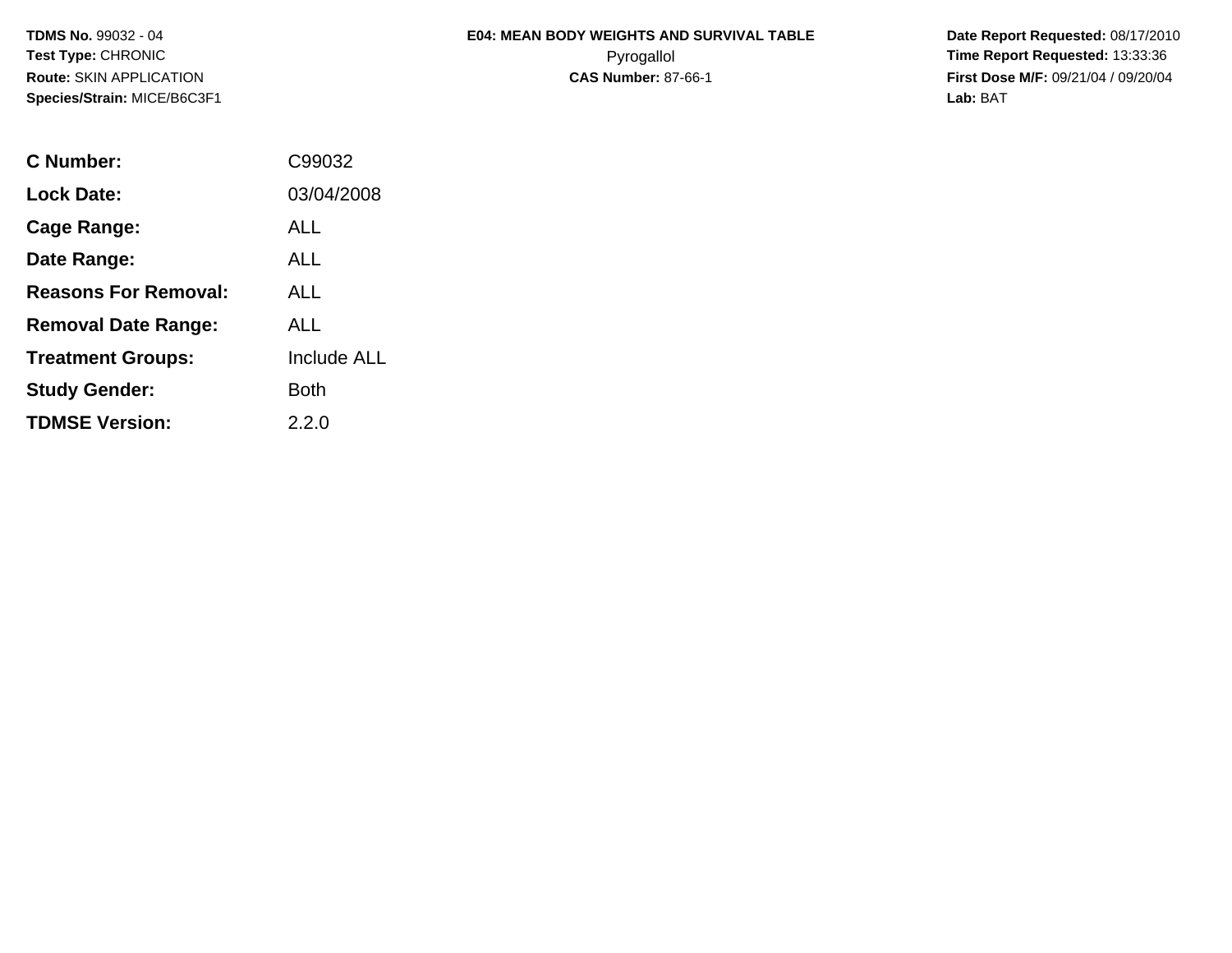# **E04: MEAN BODY WEIGHTS AND SURVIVAL TABLE**

 **Date Report Requested:** 08/17/2010 Pyrogallol **Time Report Requested:** 13:33:36 **First Dose M/F:** 09/21/04 / 09/20/04<br>Lab: BAT **Lab:** BAT

**MALE**

| <b>DAY</b> | 0 MG/KG |    | 5 MG/KG |                                       |        |       | 20 MG/KG                              |    |       | 75 MG/KG                  |    |  |  |
|------------|---------|----|---------|---------------------------------------|--------|-------|---------------------------------------|----|-------|---------------------------|----|--|--|
|            | WT(G)   | N  | WT(G)   | $\frac{\%}{\text{OF}}$<br><b>CNTL</b> | N      | WT(G) | $\frac{\%}{\text{OF}}$<br><b>CNTL</b> | N  | WT(G) | $\%$<br>OF<br><b>CNTL</b> | N  |  |  |
| 1          | 22.1    | 50 | 22.0    | 99.6                                  | 50     | 22.0  | 99.9                                  | 50 | 22.1  | 99.9                      | 50 |  |  |
| 8          | 23.3    | 50 | 23.0    | 99.0                                  | $50\,$ | 23.1  | 99.2                                  | 50 | 23.3  | 100.0                     | 50 |  |  |
| 15         | 24.2    | 50 | 24.0    | 99.2                                  | 50     | 24.0  | 99.2                                  | 50 | 24.2  | 99.7                      | 50 |  |  |
| 22         | 25.4    | 50 | 25.1    | 98.7                                  | 50     | 25.1  | 98.8                                  | 50 | 25.3  | 99.5                      | 50 |  |  |
| 29         | 26.9    | 50 | 26.5    | 98.6                                  | 50     | 26.6  | 98.8                                  | 50 | 26.7  | 99.2                      | 50 |  |  |
| 36         | 28.5    | 50 | 28.0    | 98.1                                  | $50\,$ | 28.3  | 99.4                                  | 50 | 28.3  | 99.4                      | 50 |  |  |
| 43         | 29.6    | 50 | 29.3    | 99.1                                  | 50     | 29.5  | 99.8                                  | 50 | 29.3  | 99.3                      | 50 |  |  |
| 50         | 30.9    | 50 | 30.6    | 98.9                                  | 50     | 30.6  | 99.0                                  | 50 | 30.7  | 99.4                      | 50 |  |  |
| 57         | 32.6    | 50 | 31.6    | 96.9                                  | 50     | 31.8  | 97.3                                  | 50 | 32.0  | 97.9                      | 50 |  |  |
| 64         | 33.7    | 50 | 32.7    | 96.9                                  | 50     | 33.2  | 98.4                                  | 50 | 33.0  | 97.8                      | 50 |  |  |
| 71         | 35.2    | 50 | 34.2    | 97.3                                  | 50     | 34.3  | 97.5                                  | 50 | 34.3  | 97.5                      | 50 |  |  |
| 78         | 36.1    | 50 | 35.2    | 97.5                                  | 50     | 34.9  | 96.7                                  | 50 | 34.9  | 96.6                      | 50 |  |  |
| 85         | 37.5    | 50 | 36.6    | 97.7                                  | 50     | 36.5  | 97.4                                  | 50 | 36.4  | 97.3                      | 50 |  |  |
| 113        | 42.5    | 50 | 41.8    | 98.3                                  | 50     | 41.7  | 98.1                                  | 50 | 41.0  | 96.4                      | 50 |  |  |
| 141        | 46.2    | 50 | 45.3    | 98.2                                  | $50\,$ | 45.2  | 97.9                                  | 50 | 44.8  | 97.0                      | 49 |  |  |
| 169        | 48.7    | 50 | 47.6    | 97.7                                  | 50     | 47.9  | 98.3                                  | 50 | 47.9  | 98.4                      | 49 |  |  |
| 197        | 49.1    | 50 | 48.7    | 99.2                                  | 50     | 49.2  | 100.3                                 | 50 | 49.3  | 100.4                     | 49 |  |  |
| 225        | 51.1    | 50 | 49.7    | 97.4                                  | 50     | 50.5  | 99.0                                  | 50 | 50.5  | 98.9                      | 49 |  |  |
| 253        | 51.5    | 50 | 49.6    | 96.4                                  | 50     | 51.1  | 99.4                                  | 50 | 49.3  | 95.8                      | 49 |  |  |
| 281        | 52.5    | 50 | 51.3    | 97.8                                  | 50     | 51.6  | 98.3                                  | 50 | 52.1  | 99.2                      | 49 |  |  |
| 309        | 53.5    | 50 | 51.4    | 96.1                                  | $50\,$ | 52.6  | 98.3                                  | 50 | 52.3  | 97.7                      | 49 |  |  |
| 337        | 53.9    | 50 | 52.2    | 96.9                                  | 49     | 52.9  | 98.2                                  | 50 | 53.0  | 98.5                      | 49 |  |  |
| 365        | 54.5    | 50 | 52.4    | 96.2                                  | 49     | 54.0  | 99.0                                  | 50 | 53.6  | 98.4                      | 49 |  |  |
| 393        | 55.0    | 50 | 53.0    | 96.4                                  | 49     | 53.9  | 98.1                                  | 50 | 53.7  | 97.7                      | 49 |  |  |
| 421        | 55.0    | 50 | 54.1    | 98.4                                  | 49     | 53.7  | 97.5                                  | 50 | 53.4  | 97.1                      | 49 |  |  |
| 449        | 56.2    | 49 | 53.9    | 95.8                                  | 48     | 54.3  | 96.5                                  | 50 | 53.6  | 95.3                      | 48 |  |  |
| 477        | 55.1    | 49 | 53.3    | 96.8                                  | 48     | 53.7  | 97.5                                  | 49 | 53.3  | 96.7                      | 47 |  |  |
| 505        | 55.7    | 49 | 54.9    | 98.6                                  | 46     | 54.2  | 97.3                                  | 49 | 55.3  | 99.3                      | 43 |  |  |
| 533        | 56.0    | 48 | 54.3    | 97.1                                  | 46     | 54.2  | 96.8                                  | 48 | 56.1  | 100.3                     | 43 |  |  |
| 561        | 56.1    | 46 | 53.9    | 96.0                                  | 45     | 54.5  | 97.1                                  | 46 | 55.6  | 99.2                      | 43 |  |  |
| 589        | 56.2    | 46 | 53.5    | 95.2                                  | 45     | 54.2  | 96.5                                  | 43 | 55.2  | 98.2                      | 41 |  |  |
| 617        | 55.1    | 44 | 53.4    | 97.0                                  | 43     | 52.0  | 94.4                                  | 42 | 54.2  | 98.4                      | 39 |  |  |
| 645        | 56.4    | 41 | 54.0    | 95.7                                  | 43     | 51.8  | 91.8                                  | 41 | 54.7  | 97.0                      | 37 |  |  |
| 673        | 55.3    | 40 | 54.5    | 98.5                                  | 39     | 50.9  | 91.9                                  | 40 | 52.8  | 95.5                      | 35 |  |  |
| 701        | 54.4    | 39 | 53.4    | 98.3                                  | 38     | 51.9  | 95.5                                  | 36 | 50.8  | 93.4                      | 32 |  |  |
|            |         |    |         |                                       |        |       |                                       |    |       |                           |    |  |  |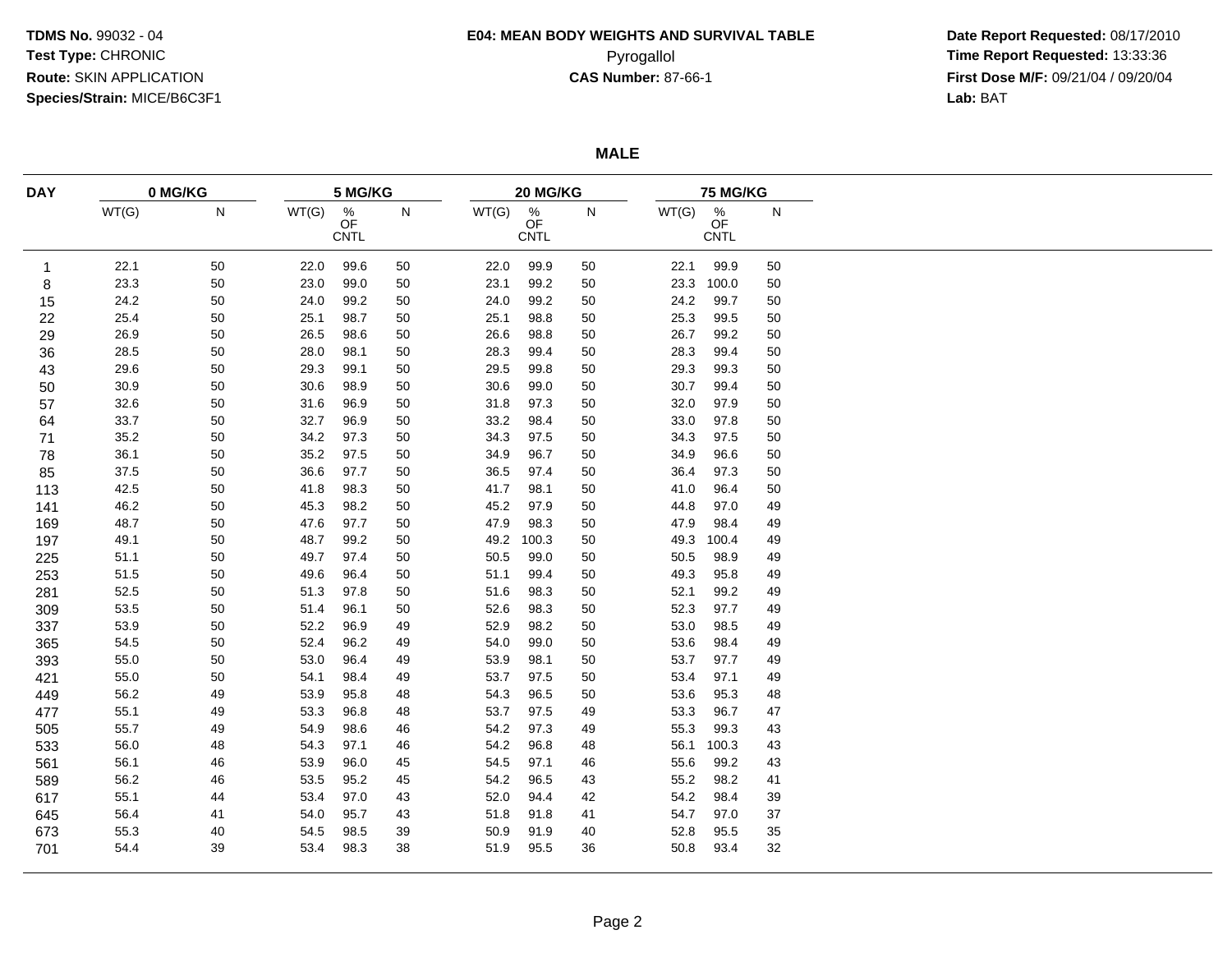## **E04: MEAN BODY WEIGHTS AND SURVIVAL TABLE**Pyrogallol **Time Report Requested:** 13:33:36

 **Date Report Requested:** 08/17/2010 **First Dose M/F:** 09/21/04 / 09/20/04<br>Lab: BAT **Lab:** BAT

### **MALE**

| <b>DAY</b>          | 0 MG/KG |    | 5 MG/KG                         |    | 20 MG/KG                    | <b>75 MG/KG</b> |       |                        |    |
|---------------------|---------|----|---------------------------------|----|-----------------------------|-----------------|-------|------------------------|----|
|                     | WT(G)   | N  | WT(G)<br>%<br>OF<br><b>CNTL</b> | N  | WT(G)<br>$\%$<br>OF<br>CNTL | N               | WT(G) | %<br>OF<br><b>CNTL</b> | N  |
| <b>TERM<br/>SAC</b> | 52.3    | 37 | 99.7<br>52.2                    | 36 | 53.1 101.5                  | 34              | 47.7  | 91.1                   | 31 |

\*\*\* END OF MALE \*\*\*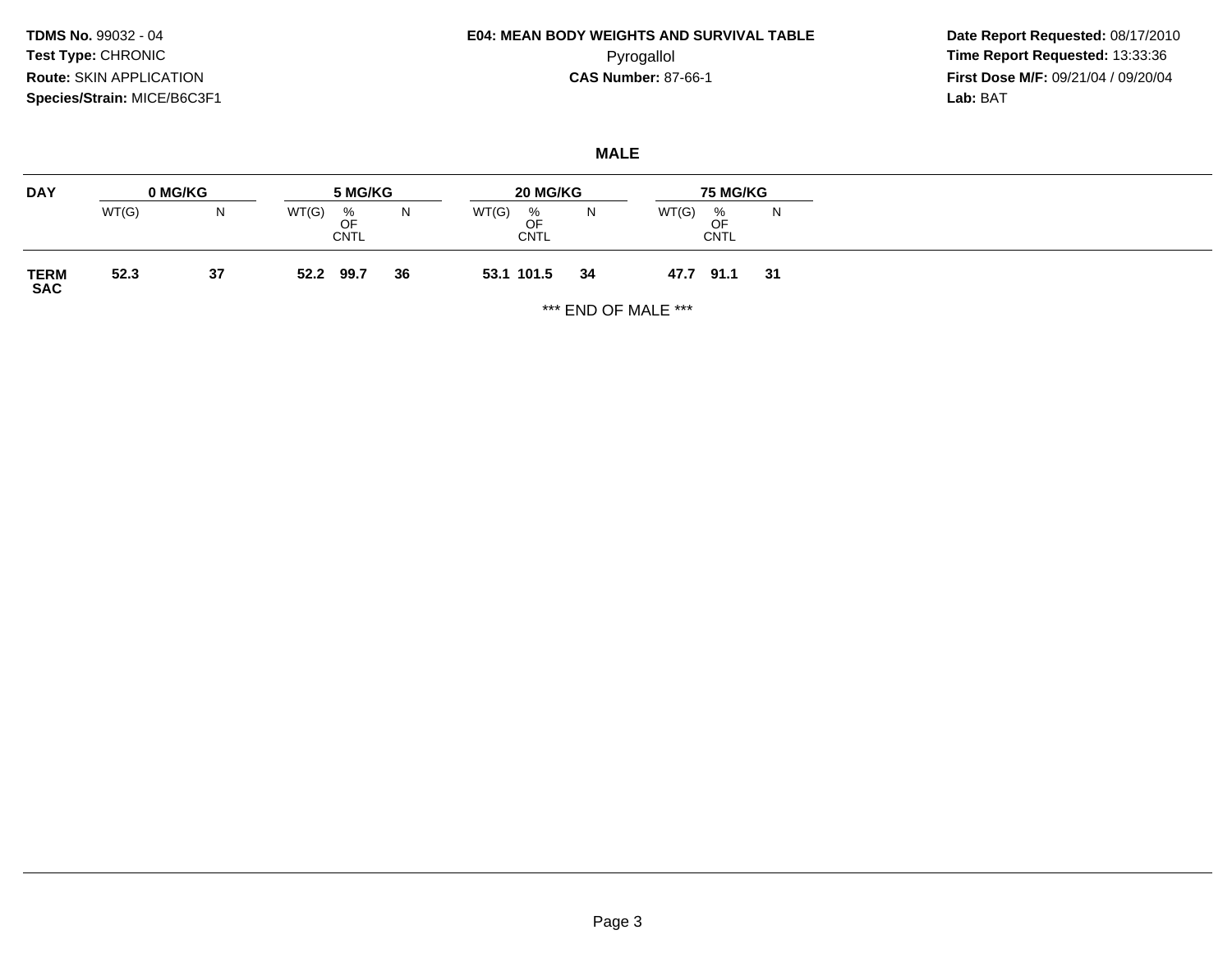## **E04: MEAN BODY WEIGHTS AND SURVIVAL TABLE**

 **Date Report Requested:** 08/17/2010 Pyrogallol **Time Report Requested:** 13:33:36 **First Dose M/F:** 09/21/04 / 09/20/04<br>Lab: BAT **Lab:** BAT

### **FEMALE**

| <b>DAY</b> | 0 MG/KG |           | 5 MG/KG |                                       |           |       | 20 MG/KG           |           |       | 75 MG/KG                       |              |  |  |
|------------|---------|-----------|---------|---------------------------------------|-----------|-------|--------------------|-----------|-------|--------------------------------|--------------|--|--|
|            | WT(G)   | ${\sf N}$ | WT(G)   | $\frac{\%}{\text{OF}}$<br><b>CNTL</b> | ${\sf N}$ | WT(G) | $\%$<br>OF<br>CNTL | ${\sf N}$ | WT(G) | $\frac{\%}{\text{OF}}$<br>CNTL | $\mathsf{N}$ |  |  |
| 1          | 18.5    | 50        | 18.4    | 99.8                                  | 50        |       | 18.5 100.1         | 50        | 18.4  | 99.8                           | 50           |  |  |
| 8          | 19.0    | 50        |         | 19.3 101.6                            | 50        |       | 19.1 100.6         | 50        | 19.2  | 101.0                          | 50           |  |  |
| 15         | 20.4    | 50        | 20.5    | 100.5                                 | 50        |       | 20.4 100.1         | 50        | 20.4  | 100.4                          | 50           |  |  |
| 22         | 21.9    | 50        | 21.7    | 99.1                                  | 50        | 21.9  | 100.0              | 50        | 21.8  | 99.7                           | 50           |  |  |
| 29         | 23.0    | 50        | 22.9    | 99.9                                  | 50        |       | 23.2 100.9         | 50        | 23.1  | 100.5                          | 50           |  |  |
| 36         | 24.4    | 50        |         | 24.9 101.8                            | 50        |       | 24.5 100.4         | 50        | 24.6  | 100.6                          | 50           |  |  |
| 43         | 25.6    | 50        |         | 25.7 100.3                            | 50        |       | 25.9 101.3         | 50        | 25.9  | 101.3                          | 50           |  |  |
| 50         | 27.2    | 50        |         | 27.2 100.1                            | 50        |       | 27.4 100.8         | 50        | 27.2  | 100.1                          | 50           |  |  |
| 57         | 28.4    | 50        |         | 28.5 100.6                            | 50        |       | 29.0 102.3         | 50        | 28.5  | 100.6                          | 50           |  |  |
| 64         | 29.4    | $50\,$    |         | 30.0 102.2                            | 50        |       | 29.8 101.6         | 50        | 29.7  | 101.1                          | 50           |  |  |
| 71         | 30.7    | $50\,$    | 30.8    | 100.3                                 | 50        |       | 31.3 102.1         | 50        | 30.7  | 100.1                          | 50           |  |  |
| 78         | 32.5    | 50        | 32.2    | 99.1                                  | 50        | 32.9  | 101.1              | 50        | 32.2  | 99.1                           | 50           |  |  |
| 85         | 33.3    | 50        |         | 33.7 101.3                            | 50        |       | 34.1 102.4         | 50        | 33.3  | 100.3                          | 50           |  |  |
| 113        | 38.9    | 50        | 38.7    | 99.5                                  | 50        |       | 39.1 100.7         | 50        | 38.4  | 98.9                           | 50           |  |  |
| 141        | 42.0    | 49        |         | 42.7 101.5                            | 50        | 42.5  | 101.1              | 50        | 41.6  | 98.9                           | 50           |  |  |
| 169        | 45.7    | 49        |         | 46.0 100.5                            | 50        | 45.3  | 99.1               | 50        | 44.7  | 97.7                           | 50           |  |  |
| 197        | 48.1    | 49        |         | 48.7 101.3                            | 50        | 48.1  | 100.1              | 50        | 47.0  | 97.7                           | 50           |  |  |
| 225        | 51.0    | 49        |         | 51.7 101.3                            | 50        | 50.5  | 99.1               | 50        | 48.3  | 94.6                           | 50           |  |  |
| 253        | 53.8    | 49        |         | 54.4 101.2                            | 50        | 53.0  | 98.5               | 50        | 49.8  | 92.6                           | 50           |  |  |
| 281        | 55.5    | 49        |         | 55.9 100.7                            | 50        | 54.8  | 98.7               | 50        | 51.2  | 92.3                           | 49           |  |  |
| 309        | 56.5    | 49        |         | 57.8 102.3                            | 50        | 55.3  | 98.0               | 50        | 53.3  | 94.4                           | 46           |  |  |
| 337        | 58.9    | 49        |         | 60.0 101.8                            | 50        | 58.7  | 99.6               | 50        | 54.8  | 92.9                           | 46           |  |  |
| 365        | 61.1    | 48        |         | 62.0 101.5                            | 50        | 60.1  | 98.4               | 50        | 56.3  | 92.1                           | 45           |  |  |
| 393        | 62.6    | 48        | 62.7    | 100.3                                 | 50        | 60.7  | 97.0               | 50        | 55.4  | 88.6                           | 45           |  |  |
| 421        | 64.8    | 47        | 63.8    | 98.6                                  | 50        | 63.1  | 97.5               | 50        | 55.4  | 85.6                           | 44           |  |  |
| 449        | 65.7    | 47        | 65.2    | 99.2                                  | 49        | 64.2  | 97.8               | 50        | 55.6  | 84.7                           | 44           |  |  |
| 477        | 66.2    | 47        | 66.1    | 99.9                                  | 49        | 64.5  | 97.4               | 50        | 57.0  | 86.0                           | 42           |  |  |
| 505        | 67.6    | 46        | 67.1    | 99.3                                  | 49        | 65.5  | 96.9               | 50        | 60.1  | 88.8                           | 37           |  |  |
| 533        | 68.3    | 45        | 67.1    | 98.2                                  | 49        | 66.8  | 97.8               | 49        | 59.2  | 86.7                           | 36           |  |  |
| 561        | 69.3    | 42        | 65.5    | 94.5                                  | 45        | 65.6  | 94.6               | 48        | 60.6  | 87.4                           | 34           |  |  |
| 589        | 68.3    | 42        | 65.4    | 95.7                                  | 43        | 65.7  | 96.2               | 46        | 58.5  | 85.7                           | 32           |  |  |
| 617        | 68.3    | 40        | 64.3    | 94.2                                  | 40        | 65.7  | 96.2               | 45        | 60.2  | 88.1                           | 27           |  |  |
| 645        | 68.9    | 39        | 64.2    | 93.1                                  | 38        | 66.0  | 95.8               | 44        | 59.4  | 86.1                           | 23           |  |  |
| 673        | 67.0    | 38        | 64.4    | 96.1                                  | 35        | 64.0  | 95.5               | 42        | 60.6  | 90.5                           | 19           |  |  |
| 701        | 63.6    | 37        | 61.8    | 97.2                                  | 33        | 60.2  | 94.8               | 40        | 58.7  | 92.4                           | 17           |  |  |
|            |         |           |         |                                       |           |       |                    |           |       |                                |              |  |  |